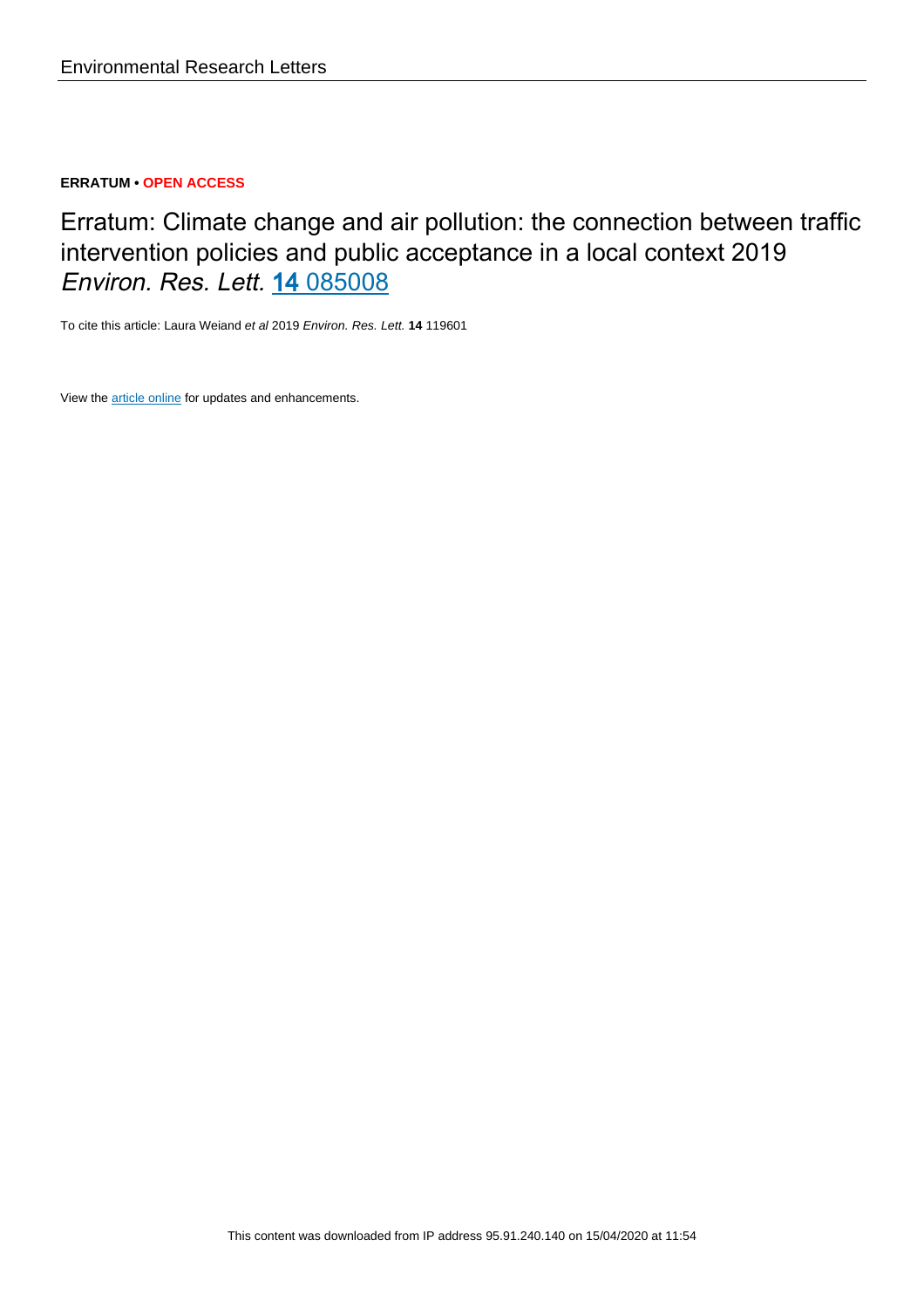ERRATUM

## **Environmental Research Letters**

# CrossMark

#### OPEN ACCESS

PUBLISHED 8 November 2019

Original content from this work may be used under the terms of the [Creative](http://creativecommons.org/licenses/by/3.0) [Commons Attribution 3.0](http://creativecommons.org/licenses/by/3.0) [licence.](http://creativecommons.org/licenses/by/3.0)

Any further distribution of this work must maintain attribution to the author(s) and the title of the work, journal citation and DOI.



## Erratum: Climate change and air pollution: the connection between traffic intervention policies and public acceptance in a local context 2019 Environ. Res. Lett. 14 [085008](http://doi.org/10.1088/1748-9326/ab299b)

Laura Weiand<sup>1</sup>[,](https://orcid.org/0000-0003-3893-5840) Seán Schmitz<sup>1</sup>, Sophia Becker<sup>1</sup> ©, Norman Niehoff<sup>2</sup>, Frank Schwartzbach<sup>2</sup> and Erika von Schneidemesser<sup>1,3</sup>

<sup>1</sup> Institute for Advanced Sustainability Studies, Potsdam, Germany

<sup>2</sup> Department of Urban Planning, Urban Renewal, and Traffic Development, Landeshauptstadt Potsdam, Potsdam, Germany Author to whom any correspondence should be addressed.

E-mail: [evs@iass-potsdam.de](mailto:evs@iass-potsdam.de)

During the production process errors were introduced to the figures in tables 1 and [2.](#page-2-0) The following are the corrected figures.

Table 1. Shows the within-cluster distribution of active mobility variables(car, bike and public transit use). A v.test value greater than 1.96 corresponds to a p-value less than 0.05; the sign of the v.test indicates if the mean of the cluster is under or over-expressed for the category. Only items with a p-value less than 5% are included as this shows that one category is significantly linked to the other categories.

|                          |                   | C1—unconcerned<br>car-oriented<br>policy-rejecters |           | C2-multimodal<br>policy-skeptics |           | C3-green-travel<br>policy-optimists |           | C4-dedicated-cyclists<br>and policy-enthusiasts |           |  |
|--------------------------|-------------------|----------------------------------------------------|-----------|----------------------------------|-----------|-------------------------------------|-----------|-------------------------------------------------|-----------|--|
| Variable                 | Category          | Mod.Cla $(\% )$                                    | v.test    | $Mod.Cla(\%)$                    | v.test    | $Mod.Cla(\% )$                      | v.test    | Mod.Cla $(\% )$                                 | v.test    |  |
| Car use                  | Daily             | 95                                                 | 33.543    | 61                               | $-6.229$  | 25                                  | $-18.941$ | 2                                               | $-24.263$ |  |
|                          | $1-3$ d/week      | 3                                                  | $-24.643$ | 33                               | 13.141    | 55                                  | 16.442    | 13                                              | $-3.080$  |  |
|                          | $1-3 d/month$     | 1                                                  | $-12.340$ |                                  |           | 15                                  | 7.887     | 17                                              | 7.701     |  |
|                          | Less than monthly | $\mathbf{0}$                                       | $-7.382$  | 1                                | $-5.243$  |                                     |           | 20                                              | 14.222    |  |
|                          | Never             | 1                                                  | $-10.436$ | $\mathbf{0}$                     | $-9.871$  |                                     |           | 47                                              | 23.392    |  |
| Bike use                 | Daily             | 4                                                  | $-26.726$ | 28                               | 4.172     | 54                                  | 13.904    | 77                                              | 19.304    |  |
|                          | $1-3$ d/week      | 29                                                 | $-2.944$  | 41                               | 8.718     | 25                                  | $-3.118$  | 14                                              | $-7.003$  |  |
|                          | $1-3 d/m$ onth    | 26                                                 | 8.229     |                                  |           | 10                                  | $-5.507$  | $\overline{4}$                                  | $-8.085$  |  |
|                          | Less than monthly | 20                                                 | 12.758    | 8                                | $-6.722$  | $\overline{4}$                      | $-6.004$  | 2                                               | $-6.628$  |  |
|                          | Never             | 20                                                 | 14.266    | 4                                | $-10.680$ | 7                                   | $-3.671$  | $\overline{4}$                                  | $-4.807$  |  |
| Public transit use Daily |                   | 6                                                  | $-16.836$ | 16                               | $-2.089$  | 56                                  | 18.752    | 37                                              | 7.741     |  |
|                          | $1-3$ d/week      | $\overline{4}$                                     | $-14.493$ | 15                               | 4.701     | 22                                  | 6.232     | 29                                              | 7.984     |  |
|                          | $1-3 d/month$     | 13                                                 | $-11.065$ | 33                               | 12.338    | 13                                  | $-4.424$  | 28                                              | 2.814     |  |
|                          | Less than monthly | 30                                                 | 8.804     | 12                               | $-15.411$ | 3                                   | $-11.592$ | 5                                               | $-8.430$  |  |
|                          | Never             | 47                                                 | 26.211    |                                  |           | 6                                   | $-11.332$ | $\overline{c}$                                  | $-11.522$ |  |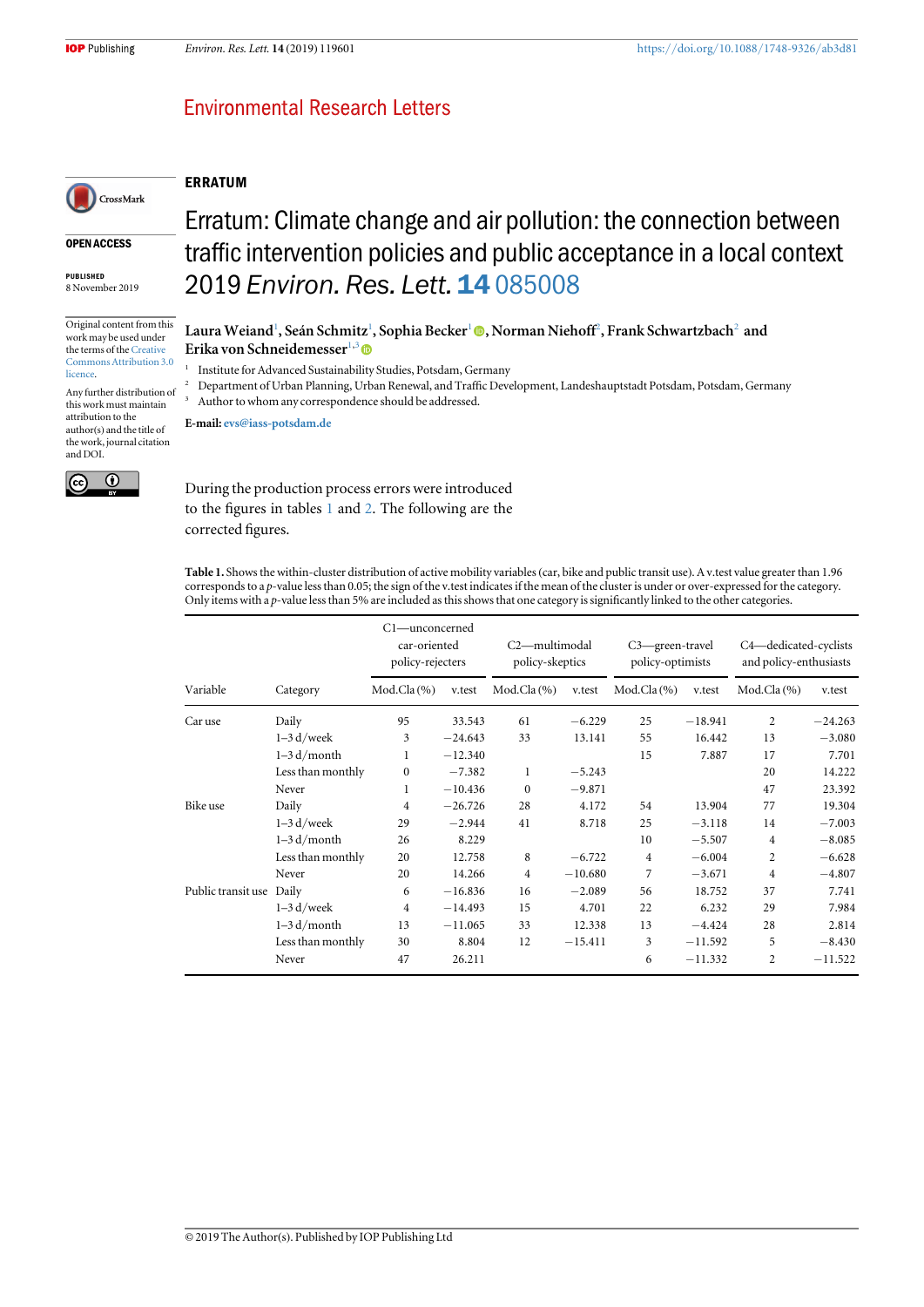14 (2019 ) 119601

|          |                                                            |                | C1             |           |              | $\rm{C2}$      |          |                | C <sub>3</sub> |          |                | C4           |           |  |
|----------|------------------------------------------------------------|----------------|----------------|-----------|--------------|----------------|----------|----------------|----------------|----------|----------------|--------------|-----------|--|
| Variable | Category                                                   | Cla. Mod (%)   | Mod.Cla (%)    | v.test    | Cla. Mod (%) | Mod.Cla(%)     | v.test   | Cla. Mod (%)   | Mod.Cla (%)    | v.test   | Cla. Mod (%)   | Mod.Cla (%)  | v.test    |  |
|          | Effect of Potsdam AQ measure on mobility                   |                |                |           |              |                |          |                |                |          |                |              |           |  |
|          | Improve a lot                                              | $\overline{2}$ | $\mathbf{0}$   | $-10.262$ | 15           | $\mathbf{1}$   | $-4.532$ |                |                |          | 68             | 26           | 15.745    |  |
|          | Improve                                                    | $\mathfrak{Z}$ | $\overline{0}$ | $-10.696$ | 18           | 2              | $-4.125$ | 23             | 7              | 3.512    | 57             | 24           | 14.080    |  |
|          | No change                                                  | 9              | 2              | $-14.248$ |              |                |          | 22             | 16             | 5.569    | 29             | 31           | 11.455    |  |
|          | Worsen                                                     | 29             | 10             | $-8.527$  | 52           | 23             | 8.665    | 15             | 20             | 2.780    | $\overline{4}$ | 8            | $-3.778$  |  |
|          | Worsen a lot                                               | 58             | 88             | 22.223    | 32           | 65             | $-4.896$ | 9              | 54             | $-7.581$ | 1              | 12           | $-21.077$ |  |
|          | Effect of Potsdam AQ measure on life quality               |                |                |           |              |                |          |                |                |          |                |              |           |  |
|          | Improve a lot                                              | $\overline{4}$ | $\mathbf{0}$   | $-10.842$ | 18           | 2              | $-4.212$ | 21             | 7              | 3.251    | 57             | 27           | 14.847    |  |
|          | Improve                                                    | 11             | 2              | $-12.733$ |              |                |          |                |                |          | 43             | 43           | 17.221    |  |
|          | No change                                                  |                |                |           |              |                |          |                |                |          | 5              | 9            | $-3.064$  |  |
|          | Worsen                                                     |                |                |           | 41           | 34             | 5.028    |                |                |          | $\overline{4}$ | 13           | $-6.144$  |  |
|          | Worsen a lot                                               | 56             | 55             | 11.026    | 32           | 41             | $-3.444$ |                |                |          | $\mathbf{1}$   | 8            | $-13.85$  |  |
|          | Support for Potsdam AQ measure                             |                |                |           |              |                |          |                |                |          |                |              |           |  |
|          | Yes, I support it                                          | $\overline{4}$ | <sup>1</sup>   | $-19.045$ | 24           | 7              | $-4.808$ | 20             | 18             | 5.201    | 52             | 70           | 25.374    |  |
|          | No. I don't support it                                     | 52             | 98             | 20.964    | 36           | 88             | 2.205    | 10             | 75             | $-6.154$ | 2              | $22\,$       | $-25.498$ |  |
|          | I am Undecided                                             | 12             | -1             | $-8.216$  | 50           | 5              | 3.514    | 20             | 6              | 2.880    | 18             | 8            | 3.724     |  |
|          | Investments in traffic-reducing measures                   |                |                |           |              |                |          |                |                |          |                |              |           |  |
|          | I strongly support it                                      | 13             | 6              | $-20.452$ |              |                |          | 21             | 37             | 8.591    | 32             | 82           | 23.217    |  |
|          | I support it                                               | 36             | 19             | $-6.911$  | 47           | 33             | 8.625    | 13             | 29             | 2.027    | $\overline{4}$ | 11           | $-5.597$  |  |
|          | I don't support it                                         | 58             | 29             | 7.671     |              |                |          | $\overline{7}$ | 15             | $-4.470$ | $\mathbf{1}$   | 3            | $-9.368$  |  |
|          | I don't support it at all                                  | 70             | 42             | 17.275    | 24           | 19             | $-8.274$ | 6              | 14             | $-6.623$ | $\mathbf{0}$   | $\mathbf{1}$ | $-12.307$ |  |
|          | I am Undecided                                             |                |                |           | 42           | 6              | 2.030    |                |                |          | 3              | 2            | $-2.357$  |  |
|          | Traffic reducing measures improve air quality              |                |                |           |              |                |          |                |                |          |                |              |           |  |
|          | Yes                                                        | 14             | 6              | $-19.681$ |              |                |          | 19             | 32             | 6.571    | 32             | 80           | 22.757    |  |
|          | No                                                         | 54             | 94             | 19.681    |              |                |          | 10             | 68             | $-6.571$ | 2              | 20           | $-22.757$ |  |
|          | Consideration of environment in mobility decisions         |                |                |           |              |                |          |                |                |          |                |              |           |  |
|          | $1 =$ absolutely important                                 | 25             | 6              | $-9.306$  | 22           | $\overline{7}$ | $-5.772$ | 17             | 18             | 3.799    | 35             | 53           | 17.808    |  |
|          | 2                                                          | 36             | 18             | $-6.608$  |              |                |          | 17             | 33             | 4.979    | 11             | 31           | 3.257     |  |
|          | 3                                                          | 51             | 39             | 4.036     | 38           | 39             | 2.778    | 9              | 29             | $-3.031$ | $\overline{2}$ | 11           | $-9.729$  |  |
|          |                                                            | 52             | 15             | 2.749     | 39           | 15             | 1.994    | 8              | 9              | $-2.807$ | $\mathbf{1}$   | 3            | $-6.432$  |  |
|          |                                                            | 58             | 9              | 3.741     |              |                |          | $\overline{7}$ | 5              | $-2.059$ | $\sqrt{2}$     | $\mathbf{1}$ | $-4.219$  |  |
|          | $6 = not important$ at all                                 | 63             | 10             | 5.878     | 28           | 6              | $-2.438$ |                |                |          | $\mathbf{1}$   | $\mathbf{1}$ | $-5.393$  |  |
|          | Aim of Potsdam AQ measure to improve mobility alternatives |                |                |           |              |                |          |                |                |          |                |              |           |  |

<span id="page-2-0"></span>Table 2. Shows the within-cluster (Mod.Cla) and across-cluster (Cla.Mod) distributions of active environmental and measure-related variables. A v.test value greater than 1.96 corresponds to a p-value less than 0.05; the si indicates if the mean of the cluster is under or over-expressed for the category. Only items with a p-value less than 5% are included as this shows that one category is significantly linked to the other categories.

L Weiand et al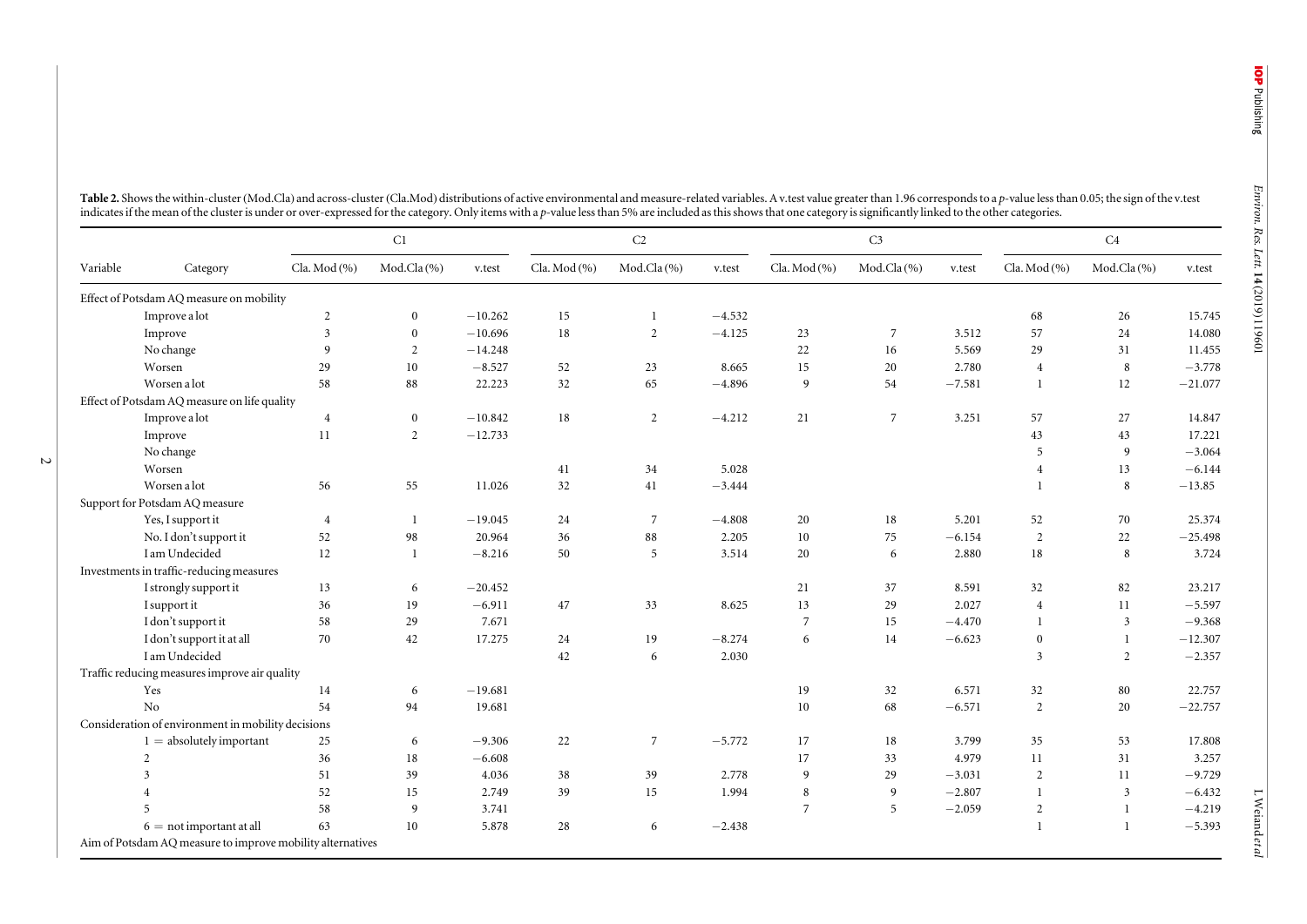L Weiand

et al

|  | Table 2. (Continued.) |
|--|-----------------------|
|--|-----------------------|

| Variable            | Category                                        | $\rm C1$     |                |           | $\rm C2$     |                |          | C <sub>3</sub> |                |          | $\rm C4$       |                |           |
|---------------------|-------------------------------------------------|--------------|----------------|-----------|--------------|----------------|----------|----------------|----------------|----------|----------------|----------------|-----------|
|                     |                                                 | Cla. Mod (%) | Mod.Cla (%)    | v.test    | Cla. Mod (%) | Mod.Cla(%)     | v.test   | Cla. Mod (%)   | Mod.Cla (%)    | v.test   | Cla. Mod (%)   | Mod.Cla (%)    | v.test    |
|                     | Very high priority                              | 17           | $\overline{2}$ | $-8.167$  | $27\,$       | $\overline{4}$ | $-2.252$ |                |                |          | 40             | 26             | 12.256    |
|                     | High priority                                   | 27           | 6              | $-8.226$  |              |                |          | 17             | 16             | 3.365    | 24             | 34             | 10.774    |
|                     | Low priority                                    | $38\,$       | 18             | $-5.245$  | 40           | 25             | 3.629    |                |                |          | 10             | 27             | 2.175     |
|                     | very low priority                               | 55           | 74             | 13.242    |              |                |          | $10\,$         | 54             | $-3.840$ | $\overline{2}$ | 13             | $-17.410$ |
| Air quality concern |                                                 |              |                |           |              |                |          |                |                |          |                |                |           |
|                     | $1 =$ unconcerned                               | 62           | 24             | 8.781     | 28           | 14             | $-4.298$ | 9              | 14             | $-2.154$ | $\overline{2}$ | $\overline{4}$ | $-7.293$  |
|                     | $\overline{c}$                                  | 52           | 28             | 4.312     |              |                |          | 8              | 17             | $-3.823$ | 3              | 8              | $-7.090$  |
|                     | 3                                               |              |                |           | 39           | 30             | 2.854    | 9              | 22             | $-2.458$ | 5              | 17             | $-4.193$  |
|                     | $\overline{4}$                                  | 33           | 10             | $-6.560$  | 39           | 16             | 2.201    | 14             | 18             | 1.991    | 14             | 26             | 5.302     |
|                     | 5                                               | $23\,$       | $\overline{4}$ | $-8.845$  |              |                |          | 20             | 16             | 4.831    | 24             | 27             | 9.424     |
|                     | $6 =$ very concerned                            | 18           | $\overline{2}$ | $-7.377$  | 27           | $\mathbf{3}$   | $-2.205$ | 28             | 11             | 5.848    | 27             | 16             | 7.420     |
|                     | Air quality (aq) rating                         |              |                |           |              |                |          |                |                |          |                |                |           |
|                     | $1 = aq$ is very good                           |              |                |           |              |                |          |                |                |          | 3              | $\overline{2}$ | $-2.606$  |
|                     | $\overline{2}$                                  |              |                |           |              |                |          |                |                |          | $\overline{4}$ | 17             | $-5.860$  |
|                     | 3                                               |              |                |           | 37           | 40             | 2.081    | 10             | 33             | $-2.156$ |                |                |           |
|                     | $\overline{4}$                                  | 41           | 10             | $-1.986$  |              |                |          |                |                |          | 14             | 21             | 4.928     |
|                     | 5                                               | $30\,$       | $\mathfrak{Z}$ | $-4.437$  |              |                |          | 22             | 9              | 3.890    | 20             | 12             | 5.160     |
|                     | $6 = aq$ is very bad                            |              |                |           |              |                |          | 25             | $\overline{4}$ | 3.116    |                |                |           |
|                     | Climate change concern                          |              |                |           |              |                |          |                |                |          |                |                |           |
|                     | $1 =$ unconcerned                               | 60           | 8              | 4.366     | 27           | $\overline{5}$ | $-2.381$ |                |                |          | $\overline{4}$ | 3              | $-2.105$  |
|                     | $\overline{2}$                                  | 53           | 13             | 2.911     |              |                |          |                |                |          | 2              | $\overline{4}$ | $-4.742$  |
|                     | $\mathfrak{Z}$                                  | 57           | 31             | 7.672     | 31           | 22             | $-2.680$ | 9              | 20             | $-2.407$ | $\overline{2}$ | 8              | $-7.490$  |
|                     | $\overline{4}$                                  |              |                |           | 39           | $22\,$         | 2.762    | 9              | 16             | $-2.280$ | 5              | 12             | $-3.376$  |
|                     | 5                                               | 36           | 15             | $-5.630$  | 40           | 22             | 3.018    |                |                |          | 11             | 27             | 3.230     |
|                     | $6 =$ very concerned                            | 29           | 11             | $-9.255$  |              |                |          | 19             | 29             | 5.831    | 20             | 46             | 11.340    |
|                     | Affected by climate change                      |              |                |           |              |                |          |                |                |          |                |                |           |
|                     | Yes                                             | 35           | 30             | $-10.204$ | 37           | 42             | 2.181    | 15             | 53             | 5.668    | 12             | 63             | 8.115     |
|                     | No                                              | 55           | 49             | 8.742     | 33           | 39             | $-2.049$ | 8              | 30             | $-4.675$ | $\overline{4}$ | 20             | $-7.461$  |
|                     | Air pollution effect on health                  |              |                |           |              |                |          |                |                |          |                |                |           |
|                     | Yes                                             | 38           | 47             | $-10.600$ |              |                |          | 14             | 68             | 4.968    | 12             | 90             | 12.350    |
|                     | No                                              | 56           | 53             | 10.600    |              |                |          | 8              | 32             | $-4.968$ | 2              | 10             | $-12.350$ |
|                     | Allocation of funds to environmental protection |              |                |           |              |                |          |                |                |          |                |                |           |
|                     | Very high priority                              | 30           | 11             | $-8.738$  | 28           | 14             | $-3.807$ | 18             | 28             | 5.522    | 23             | 53             | 13.855    |
|                     | High priority                                   |              |                |           | 38           | 64             | 4.129    | 10             | 52             | $-2.982$ | 6              | 43             | $-5.584$  |

 $\mathbf{\hat{z}}$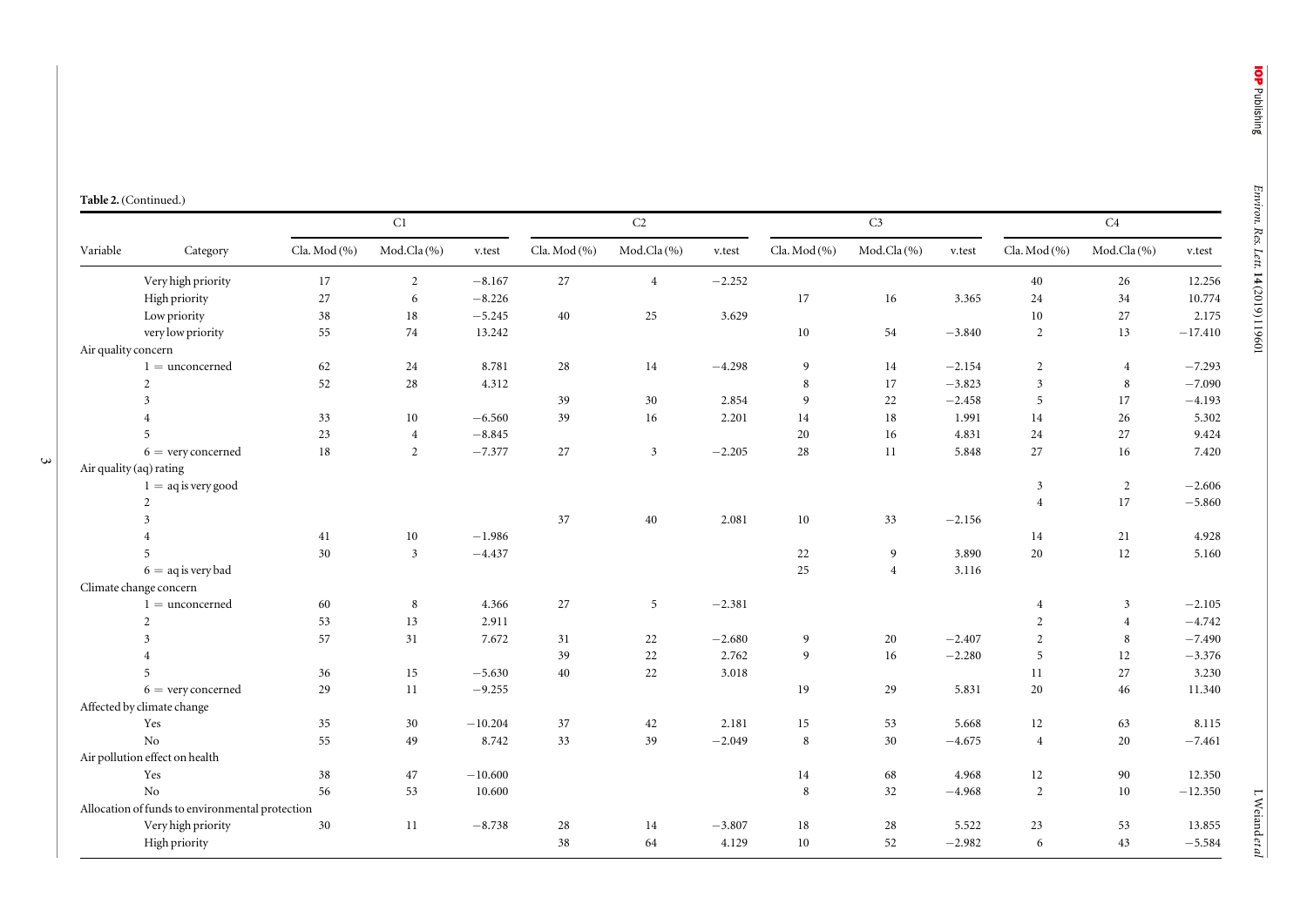#### Table 2. (Continued.)

4

|          | Category                                 | C <sub>1</sub> |               |           | C2           |                |           | C <sub>3</sub>   |                 |          | C <sub>4</sub> |                |           |
|----------|------------------------------------------|----------------|---------------|-----------|--------------|----------------|-----------|------------------|-----------------|----------|----------------|----------------|-----------|
| Variable |                                          | Cla. Mod (%)   | $Mod.Cla(\%)$ | v.test    | Cla. Mod (%) | $Mod.Cla(\% )$ | v.test    | Cla. Mod $(\% )$ | Mod.Cla $(\% )$ | v.test   | Cla. Mod (%)   | $Mod.Cla(\% )$ | v.test    |
|          | Low priority                             | 55             | 15            | 3.920     |              |                |           |                  | $\mathbf{Q}$    | $-2.369$ |                |                | $-5.845$  |
|          | Very low priority                        | 61             |               | 2.492     |              |                |           |                  |                 |          |                |                | $-2.123$  |
|          | Intention to increase bicycle use        |                |               |           |              |                |           |                  |                 |          |                |                |           |
|          | Yes                                      | 10             | 6             | $-28.063$ | 47           | 36             | 9.097     | 21               | 49              | 10.033   | 23             | 80             | 18.869    |
|          | N <sub>o</sub>                           | 71             | 77            | 30.046    | 20           | 28             | $-18.886$ | 8                | 34              | $-6.876$ |                | 10             | $-14.295$ |
|          | Intention to increase public transit use |                |               |           |              |                |           |                  |                 |          |                |                |           |
|          | Yes                                      | 10             |               | $-20.801$ |              |                |           | 28               | 42              | 12.761   | 27             | 61             | 16.970    |
|          | No                                       | 62             | 82            | 24.878    | 28           | 48             | $-10.346$ |                  | 37              | $-9.817$ |                | 17             | $-15.099$ |